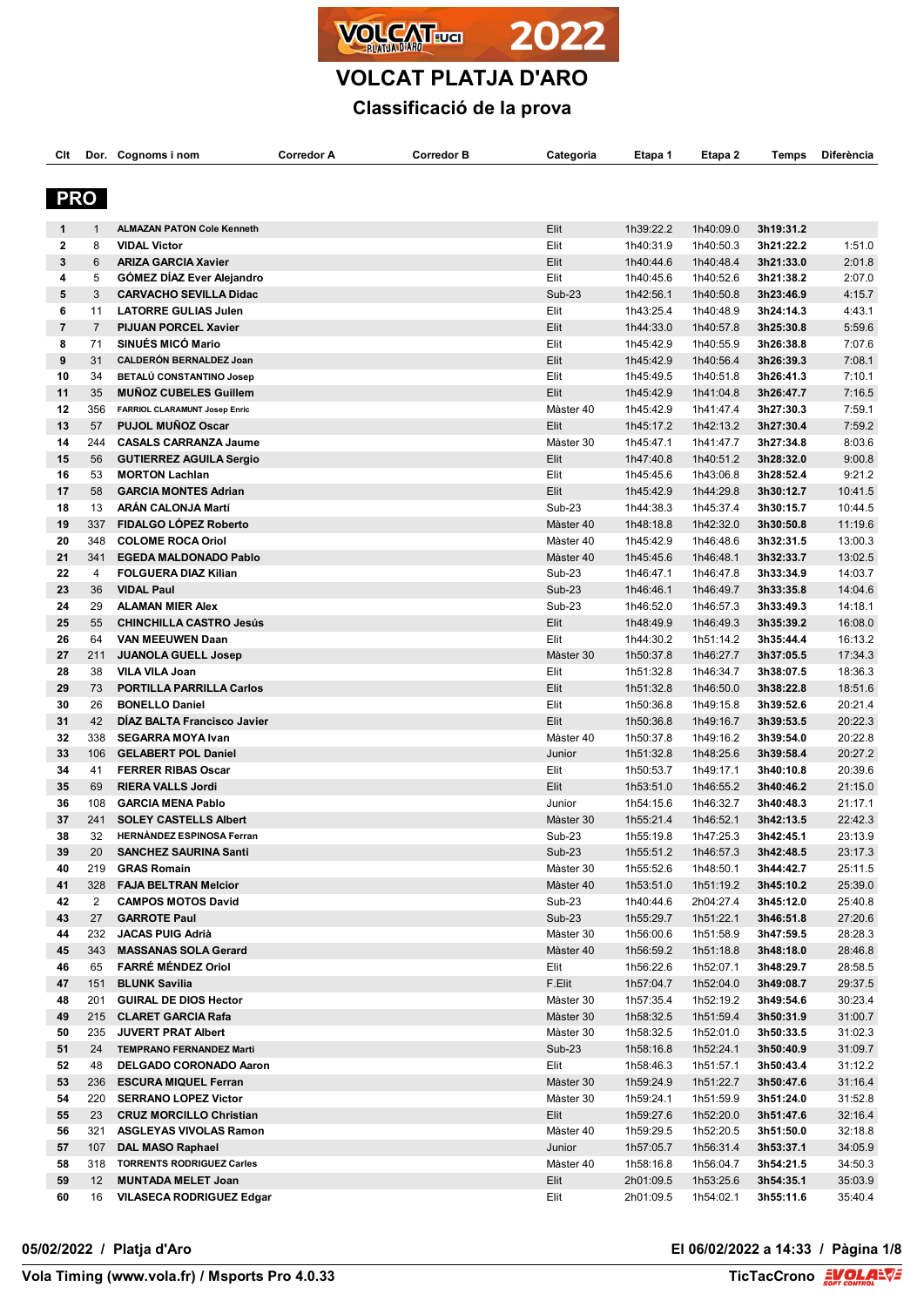

| Clt        |            | Dor. Cognoms i nom                                           | Corredor A | <b>Corredor B</b> | Categoria              | Etapa 1                | Etapa 2                | Temps                  | Diferència         |
|------------|------------|--------------------------------------------------------------|------------|-------------------|------------------------|------------------------|------------------------|------------------------|--------------------|
| 61         | 342        | <b>PALAU FORTE Ramon</b>                                     |            |                   | Màster 40              | 2h00:01.6              | 1h56:02.5              | 3h56:04.1              | 36:32.9            |
| 62         | 68         | <b>NUÑEZ BATICÓN Israel</b>                                  |            |                   | Elit                   | 2h05:05.3              | 1h52:00.7              | 3h57:06.0              | 37:34.8            |
| 63         | 33         | <b>MORENO COLL Aleix</b>                                     |            |                   | Elit                   | 2h01:32.8              | 1h55:39.8              | 3h57:12.6              | 37:41.4            |
| 64         | 315        | PERSONAL FERNANDEZ Juan Manuel                               |            |                   | Màster 40              | 2h01:34.8              | 1h56:35.5              | 3h58:10.3              | 38:39.1            |
| 65         | 18         | DE DIOS CRESPO Aitor                                         |            |                   | Elit                   | 2h02:10.5              | 1h56:05.8              | 3h58:16.3              | 38:45.1            |
| 66         | 240        | <b>SILVESTRE DAURA LIUIS</b>                                 |            |                   | Màster 30              | 2h01:09.5              | 1h57:06.9              | 3h58:16.4              | 38:45.2            |
| 67         | 49         | <b>PAREDES TRILLA Gerard</b>                                 |            |                   | Elit                   | 2h01:09.5              | 1h57:08.6              | 3h58:18.1              | 38:46.9            |
| 68         | 207        | <b>JUAN SERRADOR Carles</b>                                  |            |                   | Màster 30              | 2h01:16.7              | 1h57:09.0              | 3h58:25.7              | 38:54.5            |
| 69         | 224        | <b>LABAILA NAVARRO Vicente</b>                               |            |                   | Màster 30              | 2h04:10.2              | 1h54:48.8              | 3h58:59.0              | 39:27.8            |
| 70         | 209        | <b>RICART QUESADA Marc</b>                                   |            |                   | Màster 30              | 2h03:30.9              | 1h56:03.1              | 3h59:34.0              | 40:02.8            |
| 71         | 426        | <b>PUIG NADAL Lluís</b>                                      |            |                   | Màster 50              | 2h03:31.7              | 1h56:05.2              | 3h59:36.9              | 40:05.7            |
| 72         | 419        | <b>SALAMERO SUBIAS Francisco Javier</b>                      |            |                   | Màster 50              | 1h55:19.8              | 2h04:25.4              | 3h59:45.2              | 40:14.0            |
| 73         | 14         | <b>HERRADOR Eduard</b>                                       |            |                   | Elit                   | 2h01:59.3              | 1h57:46.8              | 3h59:46.1              | 40:14.9            |
| 74         | 355        | <b>MATOS PARDO Jordi</b>                                     |            |                   | Màster 40              | 2h01:34.1              | 1h58:19.1              | 3h59:53.2              | 40:22.0            |
| 75<br>76   | 305<br>25  | <b>SANZ BLANCO David</b>                                     |            |                   | Màster 40<br>Elit      | 2h05:02.2              | 1h57:51.9              | 4h02:54.1              | 43:22.9<br>43:47.5 |
| 77         | 45         | <b>MARTINEZ CALDITO Xavi</b><br><b>ALMARCHA ADELL Esteve</b> |            |                   | Elit                   | 2h00:46.5<br>2h06:17.1 | 2h02:32.2<br>1h57:05.2 | 4h03:18.7<br>4h03:22.3 | 43:51.1            |
| 78         | 233        | <b>PRADANAS Roberto</b>                                      |            |                   | Màster 30              | 2h06:17.1              | 1h57:05.7              | 4h03:22.8              | 43:51.6            |
| 79         | 70         | <b>MATHIEU Didier</b>                                        |            |                   | Elit                   | 2h05:05.3              | 1h58:19.5              | 4h03:24.8              | 43:53.6            |
| 80         | 345        | AGUIRREAZALDEGUI ZUBIZARRETA Gorka                           |            |                   | Màster 40              | 2h06:30.6              | 1h57:07.8              | 4h03:38.4              | 44:07.2            |
| 81         | 320        | <b>CERVERA IBARZ Sergio</b>                                  |            |                   | Màster 40              | 2h02:52.0              | 2h01:12.5              | 4h04:04.5              | 44:33.3            |
| 82         | 421        | PARRAGA VITALI David Ignacio                                 |            |                   | Màster 50              | 2h07:40.1              | 1h56:36.4              | 4h04:16.5              | 44:45.3            |
| 83         | 351        | <b>PALLARES GARCIA David</b>                                 |            |                   | Màster 40              | 2h07:14.8              | 1h57:06.3              | 4h04:21.1              | 44:49.9            |
| 84         | 346        | <b>AMAT PARTEGAS Salva</b>                                   |            |                   | Màster 40              | 2h06:30.6              | 1h57:52.5              | 4h04:23.1              | 44:51.9            |
| 85         | 208        | <b>LOMBARDO DIEZ Marc</b>                                    |            |                   | Màster 30              | 2h05:19.1              | 1h59:13.8              | 4h04:32.9              | 45:01.7            |
| 86         | 234        | <b>PADRÓS TARRÉS Sergi</b>                                   |            |                   | Màster 30              | 2h17:12.7              | 1h48:44.4              | 4h05:57.1              | 46:25.9            |
| 87         | 405        | <b>SAUBERE Christophe</b>                                    |            |                   | Màster 50              | 2h08:50.8              | 1h57:08.2              | 4h05:59.0              | 46:27.8            |
| 88         | 251        | <b>HUERTAS JUDERIAS Fabian</b>                               |            |                   | Màster 30              | 2h08:55.1              | 1h57:09.9              | 4h06:05.0              | 46:33.8            |
| 89         | 15         | <b>SAZATORNIL RIBA Carlos</b>                                |            |                   | Elit                   | 2h08:56.4              | 1h57:22.2              | 4h06:18.6              | 46:47.4            |
| 90         | 101        | <b>ILLA FABREGAS Arnau</b>                                   |            |                   | Junior                 | 2h08:56.4              | 1h57:48.6              | 4h06:45.0              | 47:13.8            |
| 91         | 424        | <b>GRANERO RUSINOL Toni</b>                                  |            |                   | Màster 50              | 2h06:18.2              | 2h00:30.5              | 4h06:48.7              | 47:17.5            |
| 92         | 425        | <b>MARTIN RIGHINI Stephane</b>                               |            |                   | Màster 50              | 2h06:19.8              | 2h00:35.1              | 4h06:54.9              | 47:23.7            |
| 93         | 231<br>228 | <b>MORROS Josep</b>                                          |            |                   | Màster 30              | 2h09:30.3              | 1h57:47.1              | 4h07:17.4              | 47:46.2<br>48:38.1 |
| 94<br>95   | 332        | <b>BETETA CABALLERO David</b><br><b>GRUESO LUCENA Ramon</b>  |            |                   | Màster 30<br>Màster 40 | 2h05:05.3<br>2h08:44.2 | 2h03:04.0<br>2h01:08.3 | 4h08:09.3<br>4h09:52.5 | 50:21.3            |
| 96         | 159        | <b>DIESNER Naima Madlen</b>                                  |            |                   | F.Elit                 | 2h09:30.3              | 2h01:09.1              | 4h10:39.4              | 51:08.2            |
| 97         | 252        | <b>JIMENEZ MUNOZ Carlos</b>                                  |            |                   | Màster 30              | 2h07:54.8              | 2h02:46.2              | 4h10:41.0              | 51:09.8            |
| 98         | 213        | <b>AGUILAR ADALID Esteban</b>                                |            |                   | Màster 30              | 2h10:23.2              | 2h00:34.4              | 4h10:57.6              | 51:26.4            |
| 99         | 349        | <b>VALENTIN Benoit</b>                                       |            |                   | Màster 40              | 2h08:43.1              | 2h02:18.2              | 4h11:01.3              | 51:30.1            |
| 100        | 152        | <b>MORENO CASTAÑEDA Noemi</b>                                |            |                   | F.Elit                 | 2h08:45.1              | 2h02:23.0              | 4h11:08.1              | 51:36.9            |
| 101        | 154        | <b>MUNTADAS VILASIS Jordina</b>                              |            |                   | F.Elit                 | 2h08:46.2              | 2h02:31.8              | 4h11:18.0              | 51:46.8            |
| 102        |            | 418 LEDUC Philippe                                           |            |                   | Màster 50              | 2h10:55.5              | 2h00:33.9              | 4h11:29.4              | 51:58.2            |
| 103        | 225        | <b>MOIX CHINARRO Jordi</b>                                   |            |                   | Màster 30              | 2h07:14.8              | 2h04:18.4              | 4h11:33.2              | 52:02.0            |
| 104        |            | 202 VISA ROMERO Javier                                       |            |                   | Màster 30              | 2h07:54.8              | 2h04:12.0              | 4h12:06.8              | 52:35.6            |
| 105        | 323        | <b>SANCHEZ NAVARRO Jose</b>                                  |            |                   | Màster 40              | 2h07:20.0              | 2h05:05.9              | 4h12:25.9              | 52:54.7            |
| 106        | 427        | <b>LLORT FARRE Antoni</b>                                    |            |                   | Màster 50              | 2h08:40.7              | 2h04:11.6              | 4h12:52.3              | 53:21.1            |
| 107        | 354        | <b>CLARIANA BLANCO César</b>                                 |            |                   | Màster 40              | 2h10:32.4              | 2h02:21.2              | 4h12:53.6              | 53:22.4            |
| 108<br>109 | 239<br>103 | <b>BOSCH VILELLA Roc</b><br><b>BINAS Pierre</b>              |            |                   | Màster 30              | 2h08:17.6<br>2h13:21.8 | 2h04:47.4              | 4h13:05.0              | 53:33.8            |
| 110        | 409        | <b>MANDRI PLA Josep</b>                                      |            |                   | Junior<br>Màster 50    | 2h12:34.4              | 1h59:55.2<br>2h01:02.2 | 4h13:17.0<br>4h13:36.6 | 53:45.8<br>54:05.4 |
| 111        | 415        | <b>CANO UBEDA Xavi</b>                                       |            |                   | Màster 50              | 2h09:39.9              | 2h04:10.8              | 4h13:50.7              | 54:19.5            |
| 112        | 319        | <b>MARTINEZ LOPEZ Benito</b>                                 |            |                   | Màster 40              | 2h09:39.9              | 2h04:38.3              | 4h14:18.2              | 54:47.0            |
| 113        |            | 432 PALOMINO VEGA Jose                                       |            |                   | Màster 60              | 2h10:23.2              | 2h04:12.4              | 4h14:35.6              | 55:04.4            |
| 114        | 9          | <b>PALACIO PORTILLO Enaitz</b>                               |            |                   | Elit                   | 2h10:17.9              | 2h05:14.8              | 4h15:32.7              | 56:01.5            |
| 115        | 204        | <b>MACHADO Eduard</b>                                        |            |                   | Màster 30              | 2h11:37.8              | 2h04:14.1              | 4h15:51.9              | 56:20.7            |
| 116        | 420        | <b>SERRA LOPEZ Esteve</b>                                    |            |                   | Màster 50              | 2h10:23.2              | 2h06:15.1              | 4h16:38.3              | 57:07.1            |
| 117        | 313        | <b>VALERO FONT Daniel</b>                                    |            |                   | Màster 40              | 2h11:02.0              | 2h05:46.8              | 4h16:48.8              | 57:17.6            |
| 118        | 329        | <b>LOPEZ RAMOS Luis Antonio</b>                              |            |                   | Màster 40              | 2h12:02.8              | 2h04:52.8              | 4h16:55.6              | 57:24.4            |
| 119        | 310        | <b>GARCIA CIBRIAN Fran</b>                                   |            |                   | Màster 40              | 2h11:34.1              | 2h05:22.3              | 4h16:56.4              | 57:25.2            |
| 120        | 160        | XINXO MORERA Ada                                             |            |                   | F.Elit                 | 2h12:46.6              | 2h04:19.1              | 4h17:05.7              | 57:34.5            |
| 121        | 22         | <b>KNEPPERS Paul</b>                                         |            |                   | Elit                   | 2h30:18.3              | 1h46:52.9              | 4h17:11.2              | 57:40.0            |
| 122        | 407        | <b>GÓMEZ CAPARROS Francisco</b>                              |            |                   | Màster 50              | 2h10:53.9              | 2h06:17.9              | 4h17:11.8              | 57:40.6            |
| 123        | 417        | <b>GONZALEZ MORALES David</b>                                |            |                   | Màster 50              | 2h12:45.0              | 2h04:28.1              | 4h17:13.1              | 57:41.9            |
| 124        |            | 350 VAL LUCAS Santi                                          |            |                   | Màster 40              | 2h12:29.1              | 2h05:27.4              | 4h17:56.5              | 58:25.3            |

**05/02/2022 / Platja d'Aro El 06/02/2022 a 14:33 / Pàgina 2/8**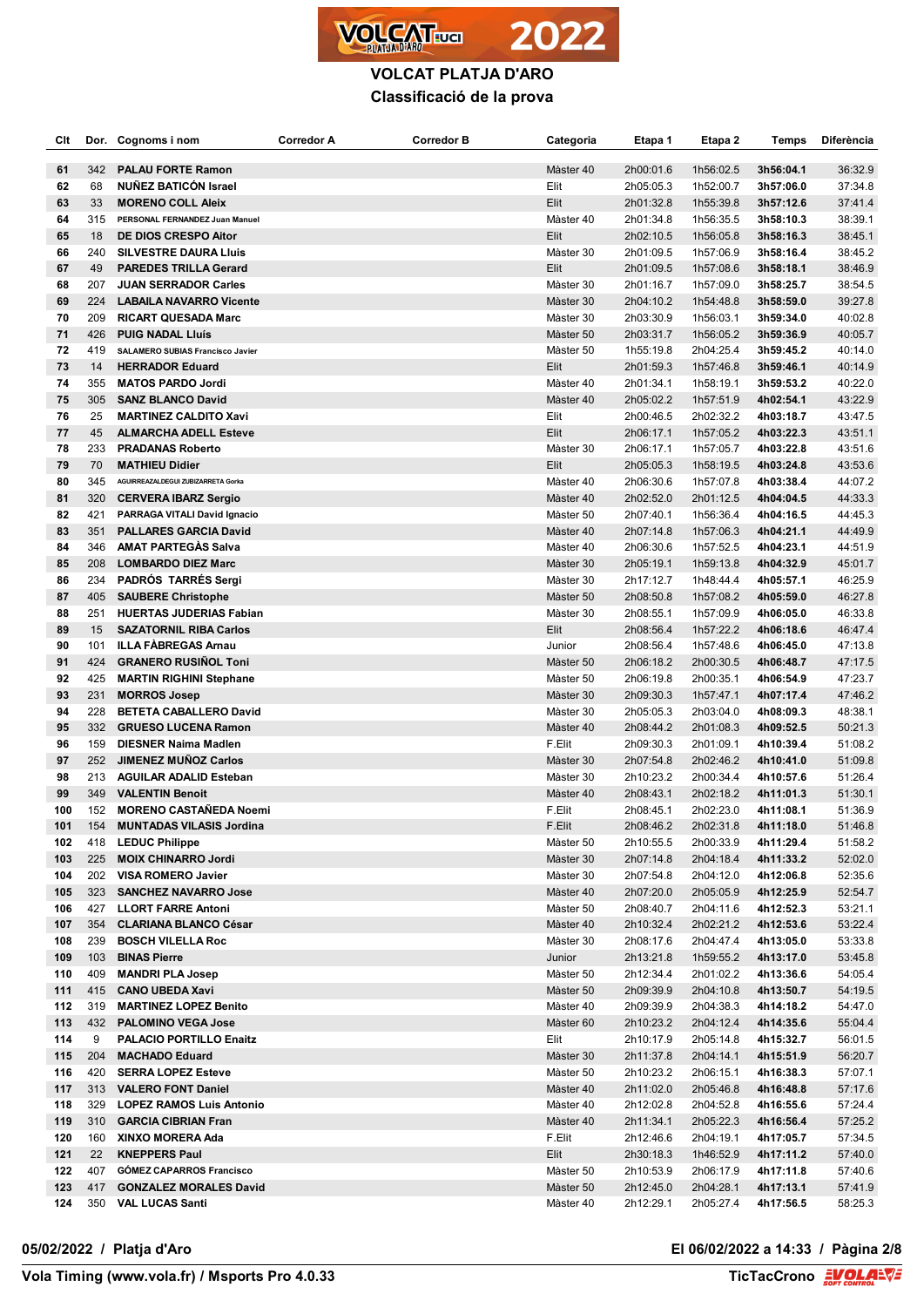

| Clt        |            | Dor. Cognoms i nom                                       | Corredor A | Corredor B | Categoria              | Etapa 1                | Etapa 2                | Temps                  | <b>Diferència</b>      |
|------------|------------|----------------------------------------------------------|------------|------------|------------------------|------------------------|------------------------|------------------------|------------------------|
| 125        | 410        | <b>TORRES HERNANDEZ Pedro</b>                            |            |            | Màster 50              | 2h12:34.4              | 2h05:25.5              | 4h17:59.9              | 58:28.7                |
| 126        | 156        | <b>QUIROGA PADILLA Sonia</b>                             |            |            | F.Elit                 | 2h12:17.7              | 2h05:43.3              | 4h18:01.0              | 58:29.8                |
| 127        | 46         | <b>SENDRA SEREN Jordi</b>                                |            |            | Elit                   | 2h11:31.1              | 2h06:59.6              | 4h18:30.7              | 58:59.5                |
| 128        | 414        | <b>CARTAÑA PUJOL Jose Maria</b>                          |            |            | Màster 50              | 2h15:16.6              | 2h04:13.1              | 4h19:29.7              | 59:58.5                |
| 129        | 40         | <b>CANO MONSONET Xavi</b>                                |            |            | <b>Sub-23</b>          | 2h14:56.2              | 2h04:41.9              | 4h19:38.1              | 1h00:06.9              |
| 130        | 72         | <b>CANAL Victor</b>                                      |            |            | Elit                   | 2h15:12.5              | 2h05:23.6              | 4h20:36.1              | 1h01:04.9              |
| 131        | 413        | DÍAZ NIETO Xavier                                        |            |            | Màster 50              | 2h13:38.7              | 2h07:24.0              | 4h21:02.7              | 1h01:31.5              |
| 132        | 311        | <b>TEIXIDÓ MERCADER Jordi</b>                            |            |            | Màster 40              | 2h16:11.0              | 2h05:02.7              | 4h21:13.7              | 1h01:42.5              |
| 133        | 214        | <b>TUNKARA FISIRU Momo</b>                               |            |            | Màster 30              | 2h13:52.5              | 2h08:02.9              | 4h21:55.4              | 1h02:24.2              |
| 134        | 210        | <b>CABALLERO GARCIA Néstor</b>                           |            |            | Màster 30              | 2h17:17.2              | 2h04:49.2              | 4h22:06.4              | 1h02:35.2              |
| 135        | 347        | PERALBA COSTA Roger                                      |            |            | Màster 40              | 2h16:29.4              | 2h06:08.6              | 4h22:38.0              | 1h03:06.8              |
| 136        | 250        | <b>SAAVEDRA Edson</b>                                    |            |            | Màster 30              | 2h15:10.7              | 2h08:50.5              | 4h24:01.2              | 1h04:30.0              |
| 137        | 406        | <b>PRADAS FERNANDEZ Manel</b>                            |            |            | Màster 50              | 2h17:20.2              | 2h07:13.8              | 4h24:34.0              | 1h05:02.8              |
| 138        | 59         | ALCANTARILLA MORENO Marc                                 |            |            | Elit                   | 2h15:18.6              | 2h09:15.6              | 4h24:34.2              | 1h05:03.0              |
| 139        | 216        | <b>RAMOS Albert</b>                                      |            |            | Màster 30              | 2h17:13.6              | 2h07:25.6              | 4h24:39.2              | 1h05:08.0              |
| 140        | 227        | <b>TORRAS BOLOIX Xavi</b>                                |            |            | Màster 30              | 2h17:14.5              | 2h07:36.3              | 4h24:50.8              | 1h05:19.6              |
| 141        | 37         | <b>DIAZ CALIZ Xabier</b>                                 |            |            | Elit                   | 2h19:57.6              | 2h05:21.8              | 4h25:19.4              | 1h05:48.2              |
| 142        | 247        | <b>CIRERA Marc</b>                                       |            |            | Màster 30              | 2h05:05.3              | 2h20:49.2              | 4h25:54.5              | 1h06:23.3              |
| 143        | 17         | <b>NICOLAS CORBELLA Marc</b>                             |            |            | Elit                   | 2h21:36.2              | 2h05:40.7              | 4h27:16.9              | 1h07:45.7              |
| 144        | 102        | <b>MORILLA CODINA Pau</b>                                |            |            | Junior                 | 2h10:47.7              | 2h17:02.2              | 4h27:49.9              | 1h08:18.7              |
| 145        | 403        | <b>TUGUES MARSOL Josep</b>                               |            |            | Màster 50              | 2h13:52.5              | 2h14:50.0              | 4h28:42.5              | 1h09:11.3              |
| 146        | 223        | <b>COSTA CASELLAS Marc</b>                               |            |            | Màster 30              | 2h16:44.9              | 2h12:19.1              | 4h29:04.0              | 1h09:32.8              |
| 147        | 303        | <b>RIBAS PUMAROLA Joan</b>                               |            |            | Màster 40              | 2h21:11.0              | 2h08:01.1              | 4h29:12.1              | 1h09:40.9              |
| 148        | 157        | <b>SOLES CASTILLON Alba</b>                              |            |            | F.Elit                 | 2h25:42.0              | 2h07:41.4              | 4h33:23.4              | 1h13:52.2              |
| 149        | 316        | <b>MALLEN ROMERO Jose Antonio</b>                        |            |            | Màster 40              | 2h23:07.4              | 2h10:46.7              | 4h33:54.1              | 1h14:22.9              |
| 150        | 353        | <b>ALAMAN GAIRALT Xavi</b>                               |            |            | Màster 50              | 2h16:31.6              | 2h17:23.9              | 4h33:55.5              | 1h14:24.3              |
| 151        | 153        | <b>FUENTES COLL Lidia</b>                                |            |            | F.Sub-23               | 2h17:22.4              | 2h16:42.0              | 4h34:04.4              | 1h14:33.2              |
| 152        | 237        | <b>SEGURA SEGURA David</b>                               |            |            | Màster 30              | 2h22:10.2              | 2h12:04.2              | 4h34:14.4              | 1h14:43.2              |
| 153        | 212        | <b>PASARELL VIÑAS Roger</b>                              |            |            | Màster 30              | 2h20:52.6              | 2h13:25.3              | 4h34:17.9              | 1h14:46.7              |
| 154        | 161        | <b>LUISI CAUSSA Tatiana</b>                              |            |            | F.Màster 30            | 2h19:49.4              | 2h14:51.7              | 4h34:41.1              | 1h15:09.9              |
| 155        | 246        | <b>BONELL RUIZ Amadeu</b>                                |            |            | Màster 30              | 2h32:21.8              | 2h02:21.9              | 4h34:43.7              | 1h15:12.5              |
| 156        | 67         | <b>GARCIA MARTINEZ Adrià</b>                             |            |            | Elit                   | 2h30:39.3              | 2h04:27.8              | 4h35:07.1              | 1h15:35.9              |
| 157        | 333        | <b>MANZANO VAZQUEZ Oscar</b>                             |            |            | Màster 40              | 2h23:07.4              | 2h12:09.7              | 4h35:17.1              | 1h15:45.9              |
| 158        | 203        | <b>SOROLLA SERES Héctor</b>                              |            |            | Màster 30              | 2h23:04.3              | 2h13:07.3              | 4h36:11.6              | 1h16:40.4              |
| 159        | 307        | <b>VIVES SANCHEZ David</b>                               |            |            | Màster 40              | 2h17:39.2              | 2h18:43.5              | 4h36:22.7              | 1h16:51.5              |
| 160        | 436        | YÉBENES LÓPEZ Blas                                       |            |            | Màster 60              | 2h20:09.6              | 2h19:00.9              | 4h39:10.5              | 1h19:39.3              |
| 161        | 217        | <b>CASTILLO TAMAYO David</b>                             |            |            | Màster 30              | 2h23:07.4              | 2h16:38.5              | 4h39:45.9              | 1h20:14.7              |
| 162        | 330        | <b>CIURANS I MALLORQUIN Jofre</b>                        |            |            | Màster 40              | 2h22:13.6              | 2h18:30.7              | 4h40:44.3              | 1h21:13.1              |
| 163        | 429        | <b>MULLER Claude</b>                                     |            |            | Màster 60              | 2h22:18.8              | 2h18:51.8              | 4h41:10.6              | 1h21:39.4              |
| 164        | 166        | <b>PICAS Aina</b>                                        |            |            | F.Màster 30            | 2h21:10.2              | 2h20:49.6              | 4h41:59.8              | 1h22:28.6              |
| 165        | 309        | <b>BARRERO FERNANDEZ Ivan</b>                            |            |            | Màster 40              | 2h10:23.2              | 2h31:40.8              | 4h42:04.0              | 1h22:32.8              |
| 166        | 434        | <b>CANELLAS AMER Martin</b>                              |            |            | Màster 50              | 2h24:23.6              | 2h18:15.1              | 4h42:38.7              | 1h23:07.5              |
| 167        | 164        | <b>REINA CORVILLO Judit</b>                              |            |            | F.Màster 30            | 2h23:12.0              | 2h19:27.1              | 4h42:39.1              | 1h23:07.9              |
| 168        | 238        | <b>SOTO GARCIA Yeray</b>                                 |            |            | Màster 30              | 2h24:19.6              | 2h18:58.3              | 4h43:17.9              | 1h23:46.7              |
| 169        | 306        | <b>QUINTAS Xavier</b>                                    |            |            | Màster 40              | 2h25:56.3              | 2h17:25.2              | 4h43:21.5              | 1h23:50.3              |
| 170        | 325        | <b>GONZALEZ MARCOS David</b>                             |            |            | Màster 40              | 2h24:16.9              | 2h19:41.4              | 4h43:58.3              | 1h24:27.1              |
| 171        | 404        | <b>ESTEBANELL PICH Jaume</b>                             |            |            | Màster 50              | 2h30:09.7              | 2h14:35.9              | 4h44:45.6              | 1h25:14.4              |
| 172        | 21         | <b>JIMENEZ TOBAL Axel</b>                                |            |            | Elit                   | 2h27:12.7              | 2h17:34.4              | 4h44:47.1              | 1h25:15.9              |
| 173        | 167        | <b>BALLUS ARMET Marta</b>                                |            |            | F.Màster 30            | 2h28:07.8              | 2h16:47.8              | 4h44:55.6              | 1h25:24.4              |
| 174        | 221        | <b>REVALIENTE TABAS Pablo</b>                            |            |            | Màster 30              | 2h26:05.5              | 2h19:25.1              | 4h45:30.6              | 1h25:59.4              |
| 175        | 308<br>163 | <b>GEVERS Danny</b><br><b>MARTINEZ DOMENE Irene</b>      |            |            | Màster 40              | 2h30:17.8              | 2h15:20.8              | 4h45:38.6              | 1h26:07.4              |
| 176        | 401        |                                                          |            |            | F.Màster 30            | 2h31:22.2              | 2h15:04.9<br>2h19:59.5 | 4h46:27.1<br>4h48:08.1 | 1h26:55.9              |
| 177<br>178 | 229        | <b>TATCHE TORRES Xavier</b><br><b>FATTY GARCIA Lamin</b> |            |            | Màster 50<br>Màster 30 | 2h28:08.6<br>2h30:02.7 | 2h18:40.1              | 4h48:42.8              | 1h28:36.9<br>1h29:11.6 |
|            | 402        | <b>TATCHE TORRES Oscar</b>                               |            |            | Màster 50              | 2h25:37.1              |                        |                        |                        |
| 179<br>180 | 312        | <b>TOURNOU Stéphane</b>                                  |            |            | Màster 40              | 2h28:09.5              | 2h23:13.5<br>2h21:08.0 | 4h48:50.6<br>4h49:17.5 | 1h29:19.4<br>1h29:46.3 |
| 181        | 428        | <b>BADIA SENDRA Joan</b>                                 |            |            | Màster 60              | 2h32:30.2              | 2h19:59.8              | 4h52:30.0              | 1h32:58.8              |
| 182        | 162        | <b>BOJ GUERRA Carla</b>                                  |            |            | F.Màster 30            | 2h32:15.3              | 2h20:50.0              | 4h53:05.3              | 1h33:34.1              |
| 183        | 408        | <b>TEMPRANO MUNOZ Raul</b>                               |            |            | Màster 50              | 2h31:27.9              | 2h21:49.3              | 4h53:17.2              | 1h33:46.0              |
| 184        | 44         | <b>MARTINEZ FERRÉ Sergi</b>                              |            |            | Elit                   | 2h26:03.1              | 2h30:41.8              | 4h56:44.9              | 1h37:13.7              |
| 185        | 170        | <b>MARTINEZ ROMERO Ana</b>                               |            |            | F.Màster 40            | 2h30:30.4              | 2h26:18.3              | 4h56:48.7              | 1h37:17.5              |
| 186        | 205        | <b>MANAU MARTINEZ Albert</b>                             |            |            | Màster 30              | 2h29:31.8              | 2h27:43.2              | 4h57:15.0              | 1h37:43.8              |
| 187        | 243        | <b>BUENO GIL Javier</b>                                  |            |            | Màster 30              | 2h35:55.2              | 2h21:49.8              | 4h57:45.0              | 1h38:13.8              |
| 188        | 173        | <b>LAUCO Nuria</b>                                       |            |            | F.Màster 50            | 2h33:16.5              | 2h26:18.0              | 4h59:34.5              | 1h40:03.3              |
|            |            |                                                          |            |            |                        |                        |                        |                        |                        |

**05/02/2022 / Platja d'Aro El 06/02/2022 a 14:33 / Pàgina 3/8**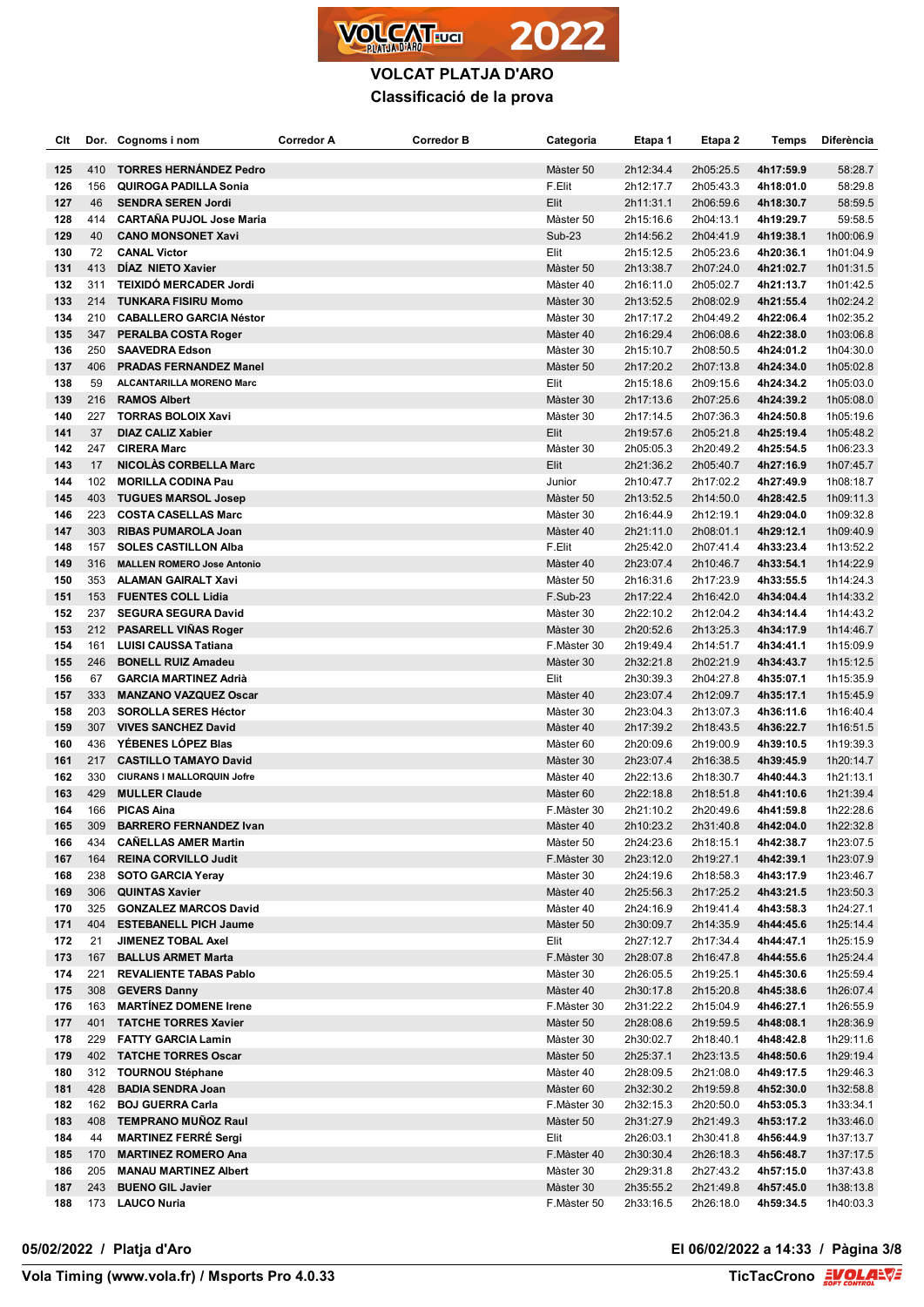

| Clt |                 | Dor. Cognoms i nom                 | <b>Corredor A</b> | <b>Corredor B</b> | Categoria   | Etapa 1   | Etapa 2   | Temps     | Diferència |
|-----|-----------------|------------------------------------|-------------------|-------------------|-------------|-----------|-----------|-----------|------------|
| 189 | 317             | <b>FONT Eusebi</b>                 |                   |                   | Màster 40   | 2h39:20.7 | 2h20:45.8 | 5h00:06.5 | 1h40:35.3  |
| 190 | 437             | <b>HERNANDEZ LABAJOS Joan</b>      |                   |                   | Màster 60   | 2h35:13.4 | 2h27:04.2 | 5h02:17.6 | 1h42:46.4  |
| 191 | 172             | <b>HOUDU Valerie</b>               |                   |                   | F.Màster 50 | 2h36:37.5 | 2h27:46.2 | 5h04:23.7 | 1h44:52.5  |
|     |                 | <b>HERNANDEZ MONTUENGA Manel</b>   |                   |                   |             |           |           |           |            |
| 192 | 411             |                                    |                   |                   | Màster 50   | 2h36:34.7 | 2h28:03.0 | 5h04:37.7 | 1h45:06.5  |
| 193 | 433             | <b>BOSCH VICENS Joan</b>           |                   |                   | Màster 60   | 2h35:31.6 | 2h29:14.6 | 5h04:46.2 | 1h45:15.0  |
| 194 | 352             | <b>BRUGUERA ARNÉS Robert</b>       |                   |                   | Màster 40   | 2h45:27.9 | 2h23:49.4 | 5h09:17.3 | 1h49:46.1  |
| 195 | 435             | <b>DAL MASO Frédéric</b>           |                   |                   | Màster 60   | 2h39:44.8 | 2h31:13.7 | 5h10:58.5 | 1h51:27.3  |
| 196 | 230             | <b>ESPEJO Marc</b>                 |                   |                   | Màster 30   | 2h40:31.6 | 2h30:31.2 | 5h11:02.8 | 1h51:31.6  |
| 197 | 39              | <b>MOSTAZO XARLES Pau</b>          |                   |                   | Elit        | 2h41:50.6 | 2h29:15.6 | 5h11:06.2 | 1h51:35.0  |
| 198 | 206             | <b>MARTINEZ Xavier</b>             |                   |                   | Màster 30   | 2h39:14.6 | 2h35:51.7 | 5h15:06.3 | 1h55:35.1  |
| 199 | 30              | <b>ROVIRA VERDAGUER Roger</b>      |                   |                   | Elit        | 2h30:16.7 | 2h49:17.9 | 5h19:34.6 | 2h00:03.4  |
| 200 | 431             | <b>SOLE MARBA Armand</b>           |                   |                   | Màster 60   | 2h46:48.4 | 2h41:11.3 | 5h27:59.7 | 2h08:28.5  |
| 201 | 171             | <b>SEGURA TORRENS Anna</b>         |                   |                   | F.Màster 40 | 2h49:12.8 | 2h43:15.4 | 5h32:28.2 | 2h12:57.0  |
| 202 | 322             | <b>CONTRERAS BASSANGÉ Francesc</b> |                   |                   | Màster 40   | 2h55:22.7 | 2h41:10.8 | 5h36:33.5 | 2h17:02.3  |
| 203 | 336             | <b>AURELL BIOSCA Alex</b>          |                   |                   | Màster 40   | 2h49:13.8 | 2h56:16.0 | 5h45:29.8 | 2h25:58.6  |
| 204 | 169             | <b>GOMEZ CARRION Raquel</b>        |                   |                   | F.Màster 40 | 2h58:07.5 | 2h48:46.2 | 5h46:53.7 | 2h27:22.5  |
| 205 | 416             | <b>SCHMIDT LACOMBE Pere</b>        |                   |                   | Màster 50   | 3h07:05.1 | 2h49:44.4 | 5h56:49.5 | 2h37:18.3  |
| 206 |                 | 314 CAMPOS LEÓN Alfonso            |                   |                   | Màster 40   | 3h09:59.2 | 2h59:00.3 | 6h08:59.5 | 2h49:28.3  |
|     |                 |                                    |                   |                   |             |           |           |           |            |
|     |                 | Absents - Etapa 1                  |                   |                   |             |           |           |           |            |
|     | 50              | <b>GUAL GRAFO Gerrad</b>           |                   |                   | Elit        |           |           |           |            |
|     | 158             | <b>ROURA PEREZ Silvia</b>          |                   |                   | F.Elit      |           |           |           |            |
|     | 222             | <b>BAILEN Javi</b>                 |                   |                   | Màster 30   |           |           |           |            |
|     |                 |                                    |                   |                   | Màster 30   |           |           |           |            |
|     |                 | 242 ALEMANY MISERACHS Roger        |                   |                   |             |           |           |           |            |
|     | 245             | <b>MARTINEZ CAÑAS Samuel</b>       |                   |                   | Màster 30   |           |           |           |            |
|     | 301             | RAMOS SANDOVAL Víctor Hugo         |                   |                   | Màster 40   |           |           |           |            |
|     |                 | 422 HURTÓS SUBIRÓS Jordi           |                   |                   | Màster 50   |           |           |           |            |
|     |                 | Abandons - Etapa 1                 |                   |                   |             |           |           |           |            |
|     | 10 <sup>°</sup> | <b>GAULANDEAU Julien</b>           |                   |                   | Elit        |           |           |           |            |
|     | 165             | <b>PASCUAL GODALL Teresa</b>       |                   |                   | F.Màster 30 |           |           |           |            |
|     | 218             | <b>VILLALBA CORDOBA Eduard</b>     |                   |                   | Màster 30   |           | 1h52:21.6 |           |            |
|     | 327             | <b>LAFUENTE SALA Eduardo</b>       |                   |                   | Màster 40   |           | 2h28:19.9 |           |            |
|     | 340             | <b>PAREJO RUIZ Carlos</b>          |                   |                   | Màster 40   |           |           |           |            |
|     | 430             | <b>DIDIER Carre</b>                |                   |                   | Màster 60   |           | 2h04:40.2 |           |            |
|     |                 | <b>Absents - Etapa 2</b>           |                   |                   |             |           |           |           |            |
|     |                 |                                    |                   |                   |             |           |           |           |            |
|     |                 | 301 RAMOS SANDOVAL Víctor Hugo     |                   |                   | Màster 40   |           |           |           |            |
|     |                 | <b>Abandons - Etapa 2</b>          |                   |                   |             |           |           |           |            |
|     | 28              | <b>MONTERO PEREZ Manuel</b>        |                   |                   | Elit        | 2h30:17.2 |           |           |            |
|     |                 | 165 PASCUAL GODALL Teresa          |                   |                   | F.Màster 30 |           |           |           |            |
|     |                 | 168 FRANCO PEÑUELA Mar             |                   |                   | F.Màster 40 |           |           |           |            |
|     |                 | 324 GRANADOS Jordi                 |                   |                   | Màster 40   | 2h44:52.2 |           |           |            |
|     |                 | 331 LOPEZ MARTINEZ Manel           |                   |                   | Màster 40   | 2h19:47.0 |           |           |            |
|     |                 | 334 SANCHEZ MALLORQUIN Rafa        |                   |                   | Màster 40   | 2h19:27.0 |           |           |            |
|     |                 | 340 PAREJO RUIZ Carlos             |                   |                   | Màster 40   |           |           |           |            |
|     |                 |                                    |                   |                   |             |           |           |           |            |
|     |                 | N'a Pas Participé - Etapa 2        |                   |                   |             |           |           |           |            |
|     | 50              | <b>GUAL GRAFO Gerrad</b>           |                   |                   | Elit        |           |           |           |            |
|     |                 | 104 LLONCH MAJÓ Miquel             |                   |                   | Junior      |           |           |           |            |
|     |                 | 158 ROURA PEREZ Silvia             |                   |                   | F.Elit      |           |           |           |            |
|     |                 | 222 BAILEN Javi                    |                   |                   | Màster 30   |           |           |           |            |
|     |                 | 242 ALEMANY MISERACHS Roger        |                   |                   | Màster 30   |           |           |           |            |
|     |                 | 245 MARTÍNEZ CAÑAS Samuel          |                   |                   | Màster 30   |           |           |           |            |
|     |                 | 422 HURTÓS SUBIRÓS Jordi           |                   |                   | Màster 50   |           |           |           |            |
|     |                 |                                    |                   |                   |             |           |           |           |            |
|     |                 |                                    |                   |                   |             |           |           |           |            |

#### **OPEN**

809 **ELS BARRETINES** Molist Homs, Marcel Reixach Homs, Francesc Open Duo 1h59:30.3 1h57:10.4 **3h56:40.7**

**05/02/2022 / Platja d'Aro El 06/02/2022 a 14:33 / Pàgina 4/8**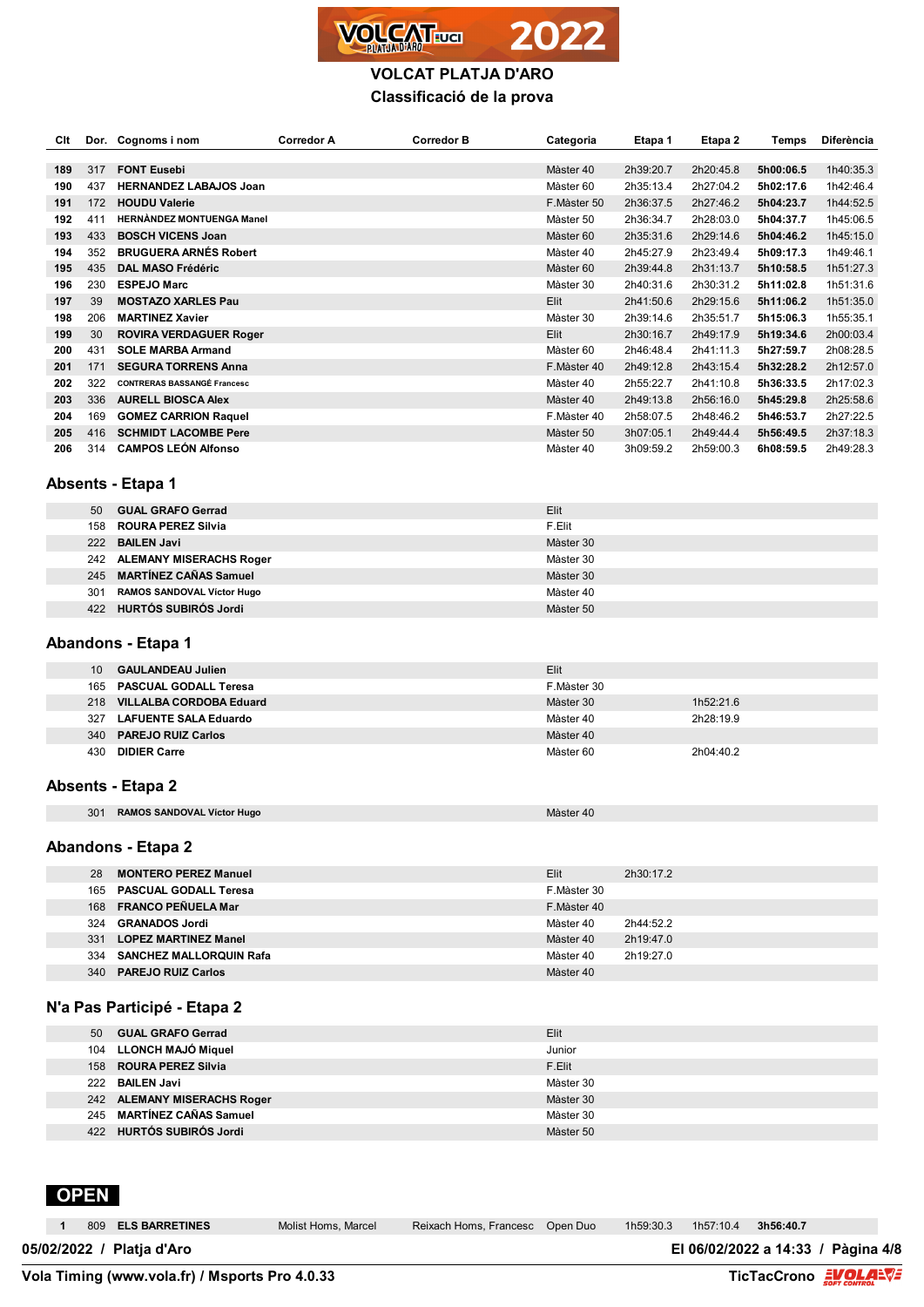

| Clt            |            | Dor. Cognoms i nom                                             | Corredor A                                    | <b>Corredor B</b>        | Categoria        | Etapa 1                | Etapa 2                | Temps                  | <b>Diferència</b>  |
|----------------|------------|----------------------------------------------------------------|-----------------------------------------------|--------------------------|------------------|------------------------|------------------------|------------------------|--------------------|
| $\mathbf{2}$   | 815        | <b>CYCLING NO LIMIT</b>                                        | Ramos Baldé, Oriol                            | Mercadal Cereza, Marçal  | Open Duo         | 1h58:02.7              | 1h59:37.7              | 3h57:40.4              | 59.7               |
| 3              | 650        | <b>FUGARDO CORTADA Marc</b>                                    |                                               |                          | Open             | 2h02:26.7              | 1h58:34.3              | 4h01:01.0              | 4:20.3             |
| 4              | 850        | <b>GUALEMANY MTB TEAM</b>                                      | Alemany Miserachs, Roger                      | Gual Grado, Gerard       | Open Duo         | 2h04:08.9              | 1h59:12.9              | 4h03:21.8              | 6:41.1             |
| 5              | 716        | <b>GUITERAS VILA Albert</b>                                    |                                               |                          | Open             | 2h05:10.7              | 1h59:07.0              | 4h04:17.7              | 7:37.0             |
| 6              | 843        | <b>ROCABIKE</b>                                                | Requena Soriano, Sergio                       | Filba Devesa, Eduard     | Open Duo         | 2h04:11.2              | 2h00:30.0              | 4h04:41.2              | 8:00.5             |
| $\overline{7}$ | 817        | <b>SANT GRAU</b>                                               | Carralero Sola, Sergio                        | Muñoz Gutierrez, Dani    | Open Duo         | 2h08:39.7              | 1h56:38.8              | 4h05:18.5              | 8:37.8             |
| 8              | 705        | <b>GARCIA HINOJOSA Albert</b>                                  |                                               |                          | Open             | 2h06:30.5              | 1h58:55.2              | 4h05:25.7              | 8:45.0             |
| 9              | 812        | <b>BLAI BIKES TEAM</b>                                         | Climent Benavent, Jorge                       | Marin Bataller, Alex     | Open Duo         | 2h06:33.6              | 1h59:11.8              | 4h05:45.4              | 9:04.7             |
| 10             | 522        | <b>ESTEVE MONZO Adrià</b>                                      |                                               |                          | Open             | 2h08:41.0              | 1h57:33.3              | 4h06:14.3              | 9:33.6             |
| 11             | 682        | <b>SAROUL Alain</b>                                            |                                               |                          | Open             | 2h07:29.4              | 1h58:57.8              | 4h06:27.2              | 9:46.5             |
| 12             | 715        | <b>ABRIL RODRIGUEZ Carlos</b>                                  |                                               |                          | Open             | 2h08:40.5              | 2h00:11.6              | 4h08:52.1              | 12:11.4            |
| 13             | 598        | <b>PUJOL ESTANYOL Roger</b>                                    |                                               |                          | Open             | 2h12:06.8              | 1h57:13.6              | 4h09:20.4              | 12:39.7            |
| 14             | 841        | <b>CORRATEC - VIC SPORTS TEAM MAS</b>                          | Nogués Masdeu, Jordi                          | Diaz Noe, Oscar          | Open Duo         | 2h02:41.3              | 2h07:56.0              | 4h10:37.3              | 13:56.6            |
| 15             | 825        | <b>TEAM FALOMI</b>                                             | Falomi Silla, Bernat                          | Pont Falomí, Roc         | Open Duo         | 2h06:40.6              | 2h05:50.2              | 4h12:30.8              | 15:50.1            |
| 16             | 580        | QUERO SEGUI Miguel Angel                                       |                                               |                          | Open             | 2h13:07.4              | 2h00:31.7              | 4h13:39.1              | 16:58.4            |
| 17             | 579        | <b>MANDIRAC Alexandre</b>                                      |                                               |                          | Open             | 2h10:36.8              | 2h04:10.4              | 4h14:47.2              | 18:06.5            |
| 18             | 657        | <b>COSTA VILAR David</b>                                       |                                               |                          | Open             | 2h07:49.7              | 2h07:03.9              | 4h14:53.6              | 18:12.9            |
| 19             | 586        | <b>PALMA BASTERO Omar</b>                                      |                                               |                          | Open             | 2h10:38.8              | 2h06:48.4              | 4h17:27.2              | 20:46.5            |
| 20             | 848        | <b>LOBOS</b>                                                   | Autonell Marsiñach, Pere                      | Elias Calzina, Aleix     | Open Duo         | 2h10:09.6              | 2h07:39.3              | 4h17:48.9              | 21:08.2            |
| 21             | 846        | CLUB ESPORTIU MOSSOS ESQUADRA                                  | Torres Carles, Albert                         | Ramirez Bauxell, Anna    | Open Duo Mixte   | 2h12:34.0              | 2h06:13.8              | 4h18:47.8              | 22:07.1            |
| 22             | 596        | <b>RIERA ALBAS Lluis</b>                                       |                                               |                          | Open             | 2h14:15.2              | 2h04:42.0              | 4h18:57.2              | 22:16.5            |
| 23             | 736        | <b>ALMOGUERA Jorge</b>                                         |                                               |                          | Open             | 2h11:27.7              | 2h07:34.1              | 4h19:01.8              | 22:21.1            |
| 24             | 561        | ALTARRIBA BARCENILLA Oscar<br><b>LA FORESTIERE</b>             |                                               |                          | Open             | 2h15:35.0              | 2h04:46.9              | 4h20:21.9              | 23:41.2            |
| 25             | 849        |                                                                | Vallée, René                                  | Liaud, Denis             | Open Duo         | 2h13:07.4              | 2h07:17.2              | 4h20:24.6              | 23:43.9            |
| 26<br>27       | 558<br>652 | <b>NAVARRO Rmon</b>                                            |                                               |                          | Open             | 2h08:59.7              | 2h11:27.4              | 4h20:27.1<br>4h20:30.9 | 23:46.4<br>23:50.2 |
| 28             | 559        | <b>ANDREU GRACIA Fernando</b><br><b>MARTINEZ FUGARDO David</b> |                                               |                          | Open             | 2h15:45.5<br>2h14:23.6 | 2h04:45.4<br>2h07:06.7 | 4h21:30.3              | 24:49.6            |
| 29             | 694        | <b>PUJABET SOLANICH Sergi</b>                                  |                                               |                          | Open<br>Open     | 2h09:21.2              | 2h12:21.9              | 4h21:43.1              | 25:02.4            |
| 30             | 684        | <b>GUTIERREZ MUÑOZ Gabriel</b>                                 |                                               |                          | Open             | 2h12:12.6              | 2h10:18.8              | 4h22:31.4              | 25:50.7            |
| 31             | 666        | <b>RUZ GARCÍA Fran</b>                                         |                                               |                          | Open             | 2h13:07.4              | 2h11:01.1              | 4h24:08.5              | 27:27.8            |
| 32             | 573        | <b>HERRERO REÑÉ Carles</b>                                     |                                               |                          | Open             | 2h10:41.5              | 2h14:04.7              | 4h24:46.2              | 28:05.5            |
| 33             | 664        | VILARDELL MEMBRADO Sergi                                       |                                               |                          | Open             | 2h16:02.1              | 2h09:23.5              | 4h25:25.6              | 28:44.9            |
| 34             | 555        | <b>NIETO BARBERA Adria</b>                                     |                                               |                          | Open             | 2h15:32.6              | 2h10:11.4              | 4h25:44.0              | 29:03.3            |
| 35             | 19         | <b>MIQUEL COS Jordi</b>                                        |                                               |                          | Open             | 2h12:10.2              | 2h13:52.8              | 4h26:03.0              | 29:22.3            |
| 36             | 805        | <b>CLUB CICLISTA CADRETE</b>                                   | Frago, Daniel                                 | Cruz, Carlos             | Open Duo         | 2h19:13.5              | 2h08:39.2              | 4h27:52.7              | 31:12.0            |
| 37             | 501        | <b>ARANDA Rubén</b>                                            |                                               |                          | Open             | 2h17:41.3              | 2h10:23.5              | 4h28:04.8              | 31:24.1            |
| 38             | 607        | <b>MATEO MARTINEZ Oskar</b>                                    |                                               |                          | Open             | 2h16:23.1              | 2h12:44.0              | 4h29:07.1              | 32:26.4            |
| 39             | 636        | <b>VESSEAU Stephan</b>                                         |                                               |                          | Open             | 2h20:12.1              | 2h09:28.5              | 4h29:40.6              | 32:59.9            |
| 40             | 618        | <b>PEYRA ROS Jorge</b>                                         |                                               |                          | Open             | 2h21:28.6              | 2h09:24.9              | 4h30:53.5              | 34:12.8            |
| 41             | 589        | <b>VALLEJO SANCHEZ Alexis</b>                                  |                                               |                          | Open             | 2h20:51.3              | 2h11:11.7              | 4h32:03.0              | 35:22.3            |
| 42             | 539        | SAMPEDRO MORÁN Luis Miguel                                     |                                               |                          | Open             | 2h20:40.3              | 2h12:03.2              | 4h32:43.5              | 36:02.8            |
| 43             | 709        | <b>GAZQUEZ VALERA Manel</b>                                    |                                               |                          | Open             | 2h20:06.4              | 2h13:32.4              | 4h33:38.8              | 36:58.1            |
| 44             | 578        | <b>GRABARSKI Philippe</b>                                      |                                               |                          | Open             | 2h22:13.0              | 2h11:47.2              | 4h34:00.2              | 37:19.5            |
| 45             | 703        | <b>MORET PUJOL Sergi</b>                                       |                                               |                          | Open             | 2h20:41.1              | 2h13:33.8              | 4h34:14.9              | 37:34.2            |
| 46             | 610        | <b>VILLANUEVA Eduard</b>                                       |                                               |                          | Open             | 2h21:32.2              | 2h13:40.2              | 4h35:12.4              | 38:31.7            |
| 47             | 685        | <b>PALAU MARTI Carlos</b>                                      |                                               |                          | Open             | 2h22:14.5              | 2h12:59.7              | 4h35:14.2              | 38:33.5            |
| 48             | 551        | <b>MANRESA CATALA Herve</b>                                    |                                               |                          | Open             | 2h30:30.7              | 2h04:45.9              | 4h35:16.6              | 38:35.9            |
| 49             | 546        | <b>CUEVAS CASTELLANO Raul</b>                                  |                                               |                          | Open             | 2h22:30.2              | 2h13:11.1              | 4h35:41.3              | 39:00.6            |
| 50             | 721        | <b>IGLESIAS VERNET Roman</b>                                   |                                               |                          | Open             | 2h16:01.3              | 2h20:08.6              | 4h36:09.9              | 39:29.2            |
| 51             | 660        | <b>XAMPENY SORIANO Marc</b>                                    |                                               |                          | Open             | 2h32:36.1              | 2h03:58.8              | 4h36:34.9              | 39:54.2            |
| 52             | 735        | <b>ALVAREZ RUEDA Jesús</b>                                     |                                               |                          | Open             | 2h20:46.7              | 2h16:32.7              | 4h37:19.4              | 40:38.7            |
| 53             | 847        | <b>IRONTECH TECNIC MENDIZ AMBISIS</b>                          | Frigola Sanchez, Xavier                       | Roca Trias, Martí        | Open Duo         | 2h31:52.0              | 2h05:37.8              | 4h37:29.8              | 40:49.1            |
| 54             | 689<br>842 | <b>BASAS PLA Salvador</b><br><b>C.T. ESPORTRISSIM</b>          | Valladares Gomez, Jesus Martin Puertas, Pedro |                          | Open<br>Open Duo | 2h26:33.8              | 2h11:00.3              | 4h37:34.1              | 40:53.4<br>43:00.4 |
| 55<br>56       | 635        | <b>VESSEAU Clement</b>                                         |                                               |                          |                  | 2h19:13.5              | 2h20:27.6              | 4h39:41.1              |                    |
| 57             | 832        | <b>RUSTIDETS</b>                                               | Preciado Borreguero, Diego                    | Mendoza Sillero, Alberto | Open<br>Open Duo | 2h22:13.8<br>2h29:05.1 | 2h18:28.8<br>2h12:19.3 | 4h40:42.6<br>4h41:24.4 | 44:01.9<br>44:43.7 |
| 58             | 591        | PEÑA CORNET Ricard                                             |                                               |                          | Open             | 2h28:01.1              | 2h13:40.6              | 4h41:41.7              | 45:01.0            |
| 59             | 641        | <b>HERNANDEZ MORENO Oscar</b>                                  |                                               |                          | Open             | 2h23:42.0              | 2h18:17.4              | 4h41:59.4              | 45:18.7            |
| 60             | 590        | <b>OLIVA VILA Marc</b>                                         |                                               |                          | Open             | 2h24:08.5              | 2h18:16.0              | 4h42:24.5              | 45:43.8            |
| 61             | 718        | <b>CALDERÓN RAMÍREZ Marc</b>                                   |                                               |                          | Open             | 2h26:14.1              | 2h16:20.5              | 4h42:34.6              | 45:53.9            |
| 62             | 804        | <b>MASTER TEAM LAISSAC</b>                                     | Ichard, Nicolas                               | Valette, Marion          | Open Duo Mixte   | 2h34:23.6              | 2h09:33.0              | 4h43:56.6              | 47:15.9            |
| 63             | 683        | <b>LAGUNA Iñigo</b>                                            |                                               |                          | Open             | 2h23:54.7              | 2h20:02.6              | 4h43:57.3              | 47:16.6            |
| 64             | 738        | <b>TOLEDO CONTRERAS Willans</b>                                |                                               |                          | Open             | 2h26:04.6              | 2h18:17.1              | 4h44:21.7              | 47:41.0            |
| 65             | 568        | <b>BOVER ALEMANY Pedro Juan</b>                                |                                               |                          | Open             | 2h26:14.8              | 2h18:14.5              | 4h44:29.3              | 47:48.6            |
|                |            |                                                                |                                               |                          |                  |                        |                        |                        |                    |

**05/02/2022 / Platja d'Aro El 06/02/2022 a 14:33 / Pàgina 5/8**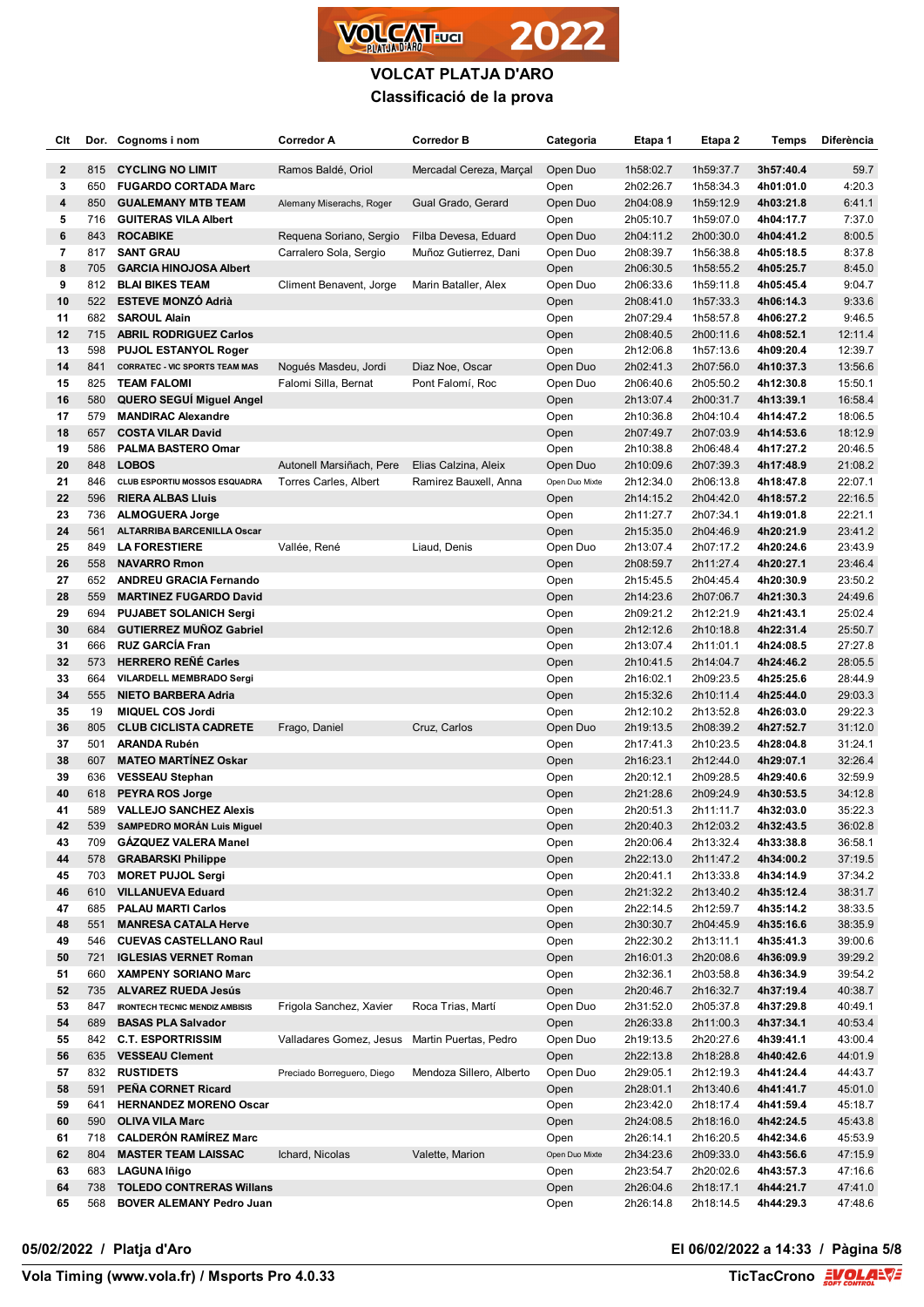

| Clt        | Dor.       | Cognoms i nom                                            | <b>Corredor A</b>        | <b>Corredor B</b>        | Categoria        | Etapa 1                | Etapa 2                | Temps                  | Diferència             |
|------------|------------|----------------------------------------------------------|--------------------------|--------------------------|------------------|------------------------|------------------------|------------------------|------------------------|
|            | 833        | <b>EATEAM</b>                                            |                          | Arquillo Romero, Esteban | Open Duo         | 2h19:33.3              |                        | 4h44:44.1              | 48:03.4                |
| 66<br>67   | 619        | <b>TURMO GONZALEZ Santiago</b>                           | Herrera Bosch, Alex      |                          | Open             | 2h28:42.8              | 2h25:10.8<br>2h16:21.1 | 4h45:03.9              | 48:23.2                |
| 68         | 839        | <b>BIKING POINT #EQUIPDE2</b>                            | Sola Ramos, Marc         | Castro Denuc, Lydia      | Open Duo Mixte   | 2h26:03.5              | 2h19:01.9              | 4h45:05.4              | 48:24.7                |
| 69         | 648        | <b>BACO Joan Manuel</b>                                  |                          |                          | Open             | 2h25:56.0              | 2h19:16.6              | 4h45:12.6              | 48:31.9                |
| 70         | 544        | <b>MARTINEZ SANCHEZ Carlos</b>                           |                          |                          | Open             | 2h25:57.2              | 2h19:16.3              | 4h45:13.5              | 48:32.8                |
| 71         | 681        | <b>SEGÓN BALIUS Pablo</b>                                |                          |                          | Open             | 2h25:08.0              | 2h20:06.6              | 4h45:14.6              | 48:33.9                |
| 72         | 547        | SÁNCHEZ MUÑOZ Jose Manuel                                |                          |                          | Open             | 2h27:51.2              | 2h17:46.9              | 4h45:38.1              | 48:57.4                |
| 73         | 614        | <b>VALVERDE SEGURA Edgar</b>                             |                          |                          | Open             | 2h29:57.8              | 2h16:17.0              | 4h46:14.8              | 49:34.1                |
| 74         | 851        | $i^2$                                                    | Roca Masmitja, Xavier    | Nicolas Valero, Joan     | Open Duo         | 2h39:21.9              | 2h07:24.2              | 4h46:46.1              | 50:05.4                |
| 75         | 720        | <b>MORATO PUIGREFAGUT Victor</b>                         |                          |                          | Open             | 2h30:50.2              | 2h16:34.7              | 4h47:24.9              | 50:44.2                |
| 76         | 518        | LLINARES LLORCA José                                     |                          |                          | Open             | 2h31:43.7              | 2h16:31.5              | 4h48:15.2              | 51:34.5                |
| 77         | 552        | <b>PLA CUMINAL David</b>                                 |                          |                          | Open             | 2h31:46.0              | 2h16:32.1              | 4h48:18.1              | 51:37.4                |
| 78         | 570        | <b>TATCHE GURRERA Roger</b>                              |                          |                          | Open             | 2h29:34.9              | 2h18:59.9              | 4h48:34.8              | 51:54.1                |
| 79         | 545        | <b>GEIRA BORT Adolfo</b>                                 |                          |                          | Open             | 2h26:36.5              | 2h22:02.1              | 4h48:38.6              | 51:57.9                |
| 80         | 697        | <b>ROJAS SAÑA Marc</b>                                   |                          |                          | Open             | 2h28:02.0              | 2h21:07.6              | 4h49:09.6              | 52:28.9                |
| 81         | 557        | <b>SUREDA Sergi</b>                                      |                          |                          | Open             | 2h29:34.1              | 2h20:24.7              | 4h49:58.8              | 53:18.1                |
| 82         | 663        | <b>ROCABERT NADAL Jaume</b>                              |                          |                          | Open             | 2h31:46.9              | 2h18:29.3              | 4h50:16.2              | 53:35.5                |
| 83         | 640        | <b>FERNANDEZ CASAS Jose Antonio</b>                      |                          |                          | Open             | 2h29:36.3              | 2h21:08.4              | 4h50:44.7              | 54:04.0                |
| 84         | 517        | <b>MOLINA ROBLES Antonio</b>                             |                          |                          | Open             | 2h29:47.9              | 2h21:06.4              | 4h50:54.3              | 54:13.6                |
| 85         | 719        | <b>PIJOAN PAGES Albert</b><br><b>PUJOLS JUTGLA David</b> |                          |                          | Open             | 2h39:21.1              | 2h11:44.8              | 4h51:05.9              | 54:25.2                |
| 86<br>87   | 629<br>560 | <b>GODOY FERNÁNDEZ Cristian</b>                          |                          |                          | Open             | 2h31:45.2              | 2h20:09.8              | 4h51:55.0              | 55:14.3                |
| 88         | 532        | <b>LLADO GARRIGA Guillermo</b>                           |                          |                          | Open<br>Open     | 2h27:28.0<br>2h29:23.0 | 2h24:27.4<br>2h23:10.1 | 4h51:55.4<br>4h52:33.1 | 55:14.7<br>55:52.4     |
| 89         | 655        | <b>LOZANO SOLE David</b>                                 |                          |                          | Open             | 2h33:33.1              | 2h19:58.3              | 4h53:31.4              | 56:50.7                |
| 90         | 671        | <b>PASCUAL OLIVERAS Albert</b>                           |                          |                          | Open             | 2h41:50.4              | 2h11:46.8              | 4h53:37.2              | 56:56.5                |
| 91         | 828        | <b>TEAM PALOMITAS</b>                                    | Ruiz De Luque, Carlos    | Infante Garcia, Isaac    | Open Duo         | 2h30:02.5              | 2h25:02.4              | 4h55:04.9              | 58:24.2                |
| 92         | 699        | <b>CALDENTEY FRONTERA Jordi</b>                          |                          |                          | Open             | 2h31:03.4              | 2h24:23.4              | 4h55:26.8              | 58:46.1                |
| 93         | 604        | <b>GOST JUAN Lorenzo</b>                                 |                          |                          | Open             | 2h31:04.2              | 2h24:27.1              | 4h55:31.3              | 58:50.6                |
| 94         | 628        | <b>OTERO FRIAZA Jose Manuel</b>                          |                          |                          | Open             | 2h31:44.3              | 2h23:58.5              | 4h55:42.8              | 59:02.1                |
| 95         | 612        | <b>CABALLERO RAMIREZ Marcos</b>                          |                          |                          | Open             | 2h36:51.0              | 2h18:55.5              | 4h55:46.5              | 59:05.8                |
| 96         | 613        | <b>SAURA MARTINEZ Pedro</b>                              |                          |                          | Open             | 2h33:18.2              | 2h22:34.3              | 4h55:52.5              | 59:11.8                |
| 97         | 712        | <b>MCHUGH Sally</b>                                      |                          |                          | Open             | 2h34:33.0              | 2h21:47.0              | 4h56:20.0              | 59:39.3                |
| 98         | 507        | <b>CHORQUES LÓPEZ Luis Miguel</b>                        |                          |                          | Open             | 2h28:41.6              | 2h27:58.7              | 4h56:40.3              | 59:59.6                |
| 99         | 823        | <b>IPA TEAM</b>                                          | Surrell Basaurit, Aitor  | Alejo Garcia, Lluis      | Open Duo         | 2h33:02.9              | 2h23:51.6              | 4h56:54.5              | 1h00:13.8              |
| 100        | 576        | <b>SENTENAC Pascal</b>                                   |                          |                          | Open             | 2h32:57.4              | 2h24:02.6              | 4h57:00.0              | 1h00:19.3              |
| 101        | 595        | <b>ROMAN CARRERAS Daniel</b>                             |                          |                          | Open             | 2h36:27.8              | 2h20:37.6              | 4h57:05.4              | 1h00:24.7              |
| 102        | 553        | <b>MELLADO FERNANDEZ Adria</b>                           |                          |                          | Open             | 2h29:25.4              | 2h27:58.3              | 4h57:23.7              | 1h00:43.0              |
| 103        | 677        | <b>DEN TEK Adrie</b>                                     |                          |                          | Open             | 2h37:02.8              | 2h20:43.8              | 4h57:46.6              | 1h01:05.9              |
| 104        | 667        | <b>FAURA GARCIA Joel</b>                                 |                          |                          | Open             | 2h37:04.1              | 2h20:51.2              | 4h57:55.3              | 1h01:14.6              |
| 105<br>106 | 654<br>625 | <b>LOZANO RUSTARAZO Manuel</b><br>PÉREZ PÉREZ Lluís      |                          |                          | Open             | 2h34:39.7              | 2h24:44.3<br>2h26:37.0 | 4h59:24.0              | 1h02:43.3<br>1h02:57.8 |
| 107        | 647        | <b>DUCOS Thierry</b>                                     |                          |                          | Open<br>Open     | 2h33:01.5<br>2h35:28.8 | 2h24:17.3              | 4h59:38.5<br>4h59:46.1 | 1h03:05.4              |
| 108        | 642        | <b>FRANÇOIS Sicot</b>                                    |                          |                          | Open             | 2h36:24.9              | 2h23:27.6              | 4h59:52.5              | 1h03:11.8              |
| 109        | 584        | <b>HERNANDEZ MAÑAS Pol</b>                               |                          |                          | Open             | 2h36:31.0              | 2h24:46.7              | 5h01:17.7              | 1h04:37.0              |
| 110        | 511        | <b>AIXALA TIRADO Jordi</b>                               |                          |                          | Open             | 2h39:49.4              | 2h22:08.5              | 5h01:57.9              | 1h05:17.2              |
| 111        | 530        | <b>CORBELLA CASTILLEJO Pol</b>                           |                          |                          | Open             | 2h38:24.4              | 2h23:59.1              | 5h02:23.5              | 1h05:42.8              |
| 112        | 695        | <b>RAMOS MACIAS Jordi</b>                                |                          |                          | Open             | 2h34:50.7              | 2h27:39.0              | 5h02:29.7              | 1h05:49.0              |
| 113        | 549        | <b>ROIG BONET Mariano</b>                                |                          |                          | Open             | 2h42:44.9              | 2h20:03.3              | 5h02:48.2              | 1h06:07.5              |
| 114        | 710        | <b>PUYUELO ROCA Albert</b>                               |                          |                          | Open             | 2h37:46.0              | 2h25:24.6              | 5h03:10.6              | 1h06:29.9              |
| 115        | 541        | <b>ZAMORA Maximiliano</b>                                |                          |                          | Open             | 2h42:37.2              | 2h21:18.4              | 5h03:55.6              | 1h07:14.9              |
| 116        | 533        | <b>CASAMIAN TORMO José María</b>                         |                          |                          | Open             | 2h37:06.8              | 2h27:24.9              | 5h04:31.7              | 1h07:51.0              |
| 117        | 714        | <b>BERTRAN I GRÍFOLS Núria</b>                           |                          |                          | Open             | 2h36:49.9              | 2h28:19.9              | 5h05:09.8              | 1h08:29.1              |
| 118        | 673        | <b>GONZALEZ ABREGO Hilario</b>                           |                          |                          | Open             | 2h41:50.4              | 2h24:44.7              | 5h06:35.1              | 1h09:54.4              |
| 119        | 665        | <b>MARTIN TORREJIN Pablo</b>                             |                          |                          | Open             | 2h42:13.2              | 2h25:57.3              | 5h08:10.5              | 1h11:29.8              |
| 120        | 632        | <b>CORREA MARTIN Jose Antonio</b>                        |                          |                          | Open             | 2h44:36.1              | 2h24:26.8              | 5h09:02.9              | 1h12:22.2              |
| 121        | 601        | ROCABAYERA ROJO Sergi                                    |                          |                          | Open             | 2h34:31.1              | 2h34:54.0              | 5h09:25.1              | 1h12:44.4              |
| 122        | 531        | RAMISA ALIGUÉ Jaume                                      |                          |                          | Open             | 2h38:48.5              | 2h31:50.0              | 5h10:38.5              | 1h13:57.8              |
| 123<br>124 | 649<br>814 | <b>CHESA VELA David</b><br><b>TT2BIKE</b>                | Muñoz Arnau, Marc        | Núñez Jover, Leonardo    | Open<br>Open Duo | 2h43:01.8              | 2h28:19.1              | 5h11:20.9              | 1h14:40.2              |
| 125        | 837        | <b>OXIGEN INTERIORS</b>                                  | Capdevila Caballero, Pep | Acero Cebrian, David     | Open Duo         | 2h34:55.1<br>2h41:50.4 | 2h36:41.1<br>2h30:09.2 | 5h11:36.2<br>5h11:59.6 | 1h14:55.5<br>1h15:18.9 |
| 126        | 505        | <b>RECASENS SUAREZ Jordi</b>                             |                          |                          | Open             | 2h43:15.6              | 2h28:49.9              | 5h12:05.5              | 1h15:24.8              |
| 127        | 504        | <b>JIMENEZ MARCO Carlos</b>                              |                          |                          | Open             | 2h43:20.8              | 2h29:21.3              | 5h12:42.1              | 1h16:01.4              |
| 128        | 509        | <b>ANDREU GARRIGA Josep</b>                              |                          |                          | Open             | 2h43:49.3              | 2h29:20.4              | 5h13:09.7              | 1h16:29.0              |
| 129        | 563        | <b>BOSCH CANA Joan</b>                                   |                          |                          | Open             | 2h39:25.2              | 2h34:03.1              | 5h13:28.3              | 1h16:47.6              |
|            |            |                                                          |                          |                          |                  |                        |                        |                        |                        |

## **05/02/2022 / Platja d'Aro El 06/02/2022 a 14:33 / Pàgina 6/8**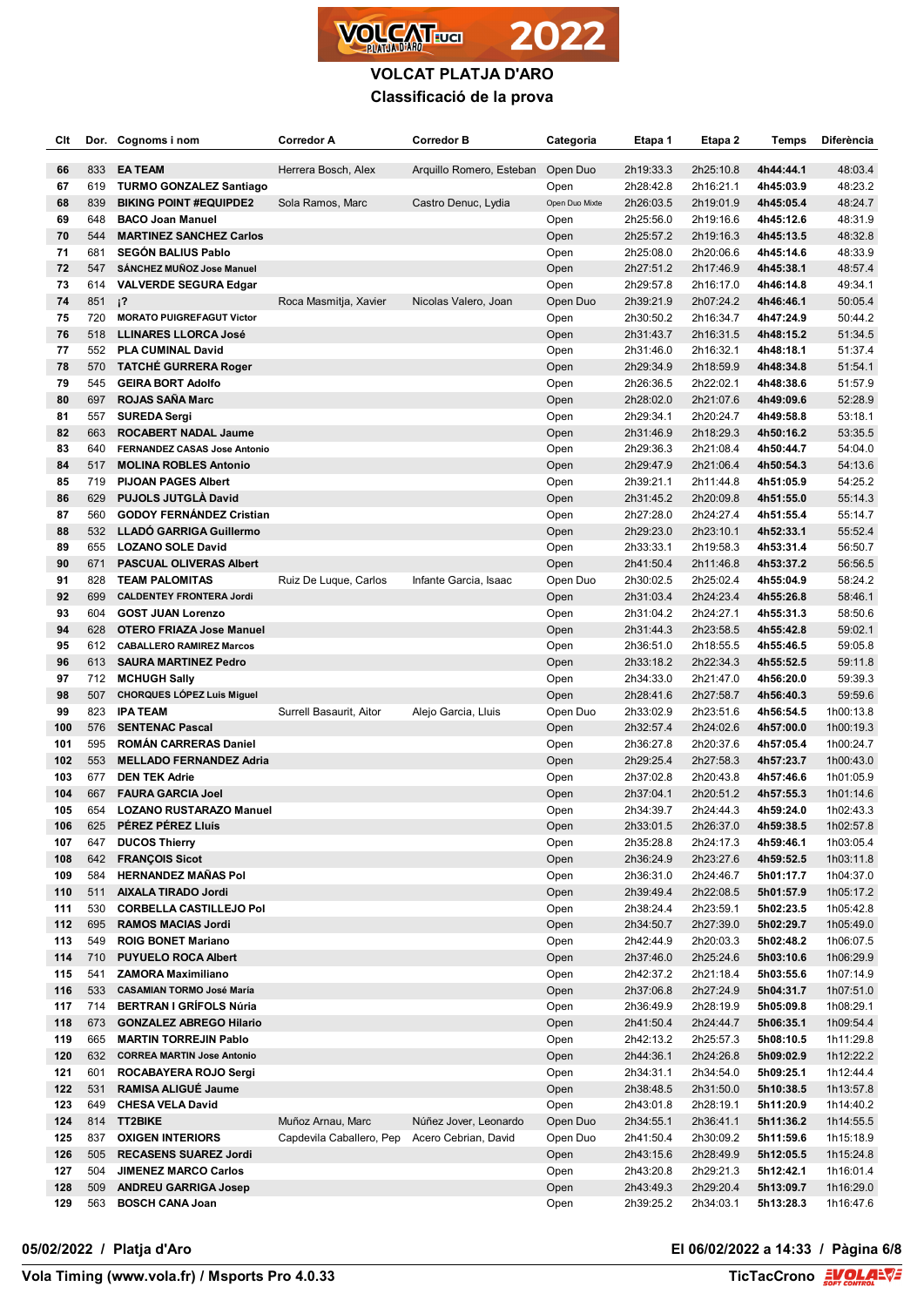

| Clt        |            | Dor. Cognoms i nom                                       | <b>Corredor A</b>               | <b>Corredor B</b>                   | Categoria              | Etapa 1                | Etapa 2                | Temps                  | Diferència             |
|------------|------------|----------------------------------------------------------|---------------------------------|-------------------------------------|------------------------|------------------------|------------------------|------------------------|------------------------|
| 130        | 550        | <b>LEO RAMIRO Ivan</b>                                   |                                 |                                     | Open                   | 2h41:50.4              | 2h31:53.3              | 5h13:43.7              | 1h17:03.0              |
| 131        | 503        | <b>RIOLA COLET Ignasi</b>                                |                                 |                                     | Open                   | 2h44:35.5              | 2h29:20.8              | 5h13:56.3              | 1h17:15.6              |
| 132        | 658        | <b>BATLLES VALLS Albert</b>                              |                                 |                                     | Open                   | 2h50:46.9              | 2h23:18.8              | 5h14:05.7              | 1h17:25.0              |
| 133        | 836        | <b>CAÇAWAINERS</b>                                       | Cucala Puigvert, Daniel         | Cuadros Martínez, Cristian Open Duo |                        | 2h41:50.4              | 2h32:39.3              | 5h14:29.7              | 1h17:49.0              |
| 134        | 816        | <b>AYATS CYCLES</b>                                      | De Martín Marty, Jordi          | De Martín Garrido, Marc             | Open Duo               | 2h41:54.7              | 2h32:35.9              | 5h14:30.6              | 1h17:49.9              |
| 135        | 622        | ALVEAR JODAR Francisco Javier                            |                                 |                                     | Open                   | 2h42:59.4              | 2h31:48.8              | 5h14:48.2              | 1h18:07.5              |
| 136        | 834        | <b>VINCLES</b>                                           | Riera Gonzalez, Laia            | Morales Martin, Ivan                | Open Duo Mixte         | 2h38:03.2              | 2h37:00.0              | 5h15:03.2              | 1h18:22.5              |
| 137        | 626        | <b>LARA FERNÁNDEZ Sergio</b>                             |                                 |                                     | Open                   | 2h36:34.3              | 2h39:16.5              | 5h15:50.8              | 1h19:10.1              |
| 138        | 515        | <b>RODRIGUEZ PLANA Marc</b>                              |                                 |                                     | Open                   | 2h42:51.4              | 2h34:01.9              | 5h16:53.3              | 1h20:12.6              |
| 139        | 514        | <b>XIFRA TORRENT Sergi</b>                               |                                 |                                     | Open                   | 2h42:52.6              | 2h34:02.5              | 5h16:55.1              | 1h20:14.4              |
| 140        | 680        | <b>NIEVAS SORIA Albert</b>                               |                                 |                                     | Open                   | 2h45:28.8              | 2h32:10.5              | 5h17:39.3              | 1h20:58.6              |
| 141        | 811        | <b>TEAM JOE</b>                                          | Oliveras Marti, Jaume           | Oliveras Marti, Eduard              | Open Duo               | 2h46:07.1              | 2h33:33.8              | 5h19:40.9              | 1h23:00.2              |
| 142        | 633        | <b>SOLIS AYALA Jose</b>                                  |                                 |                                     | Open                   | 2h41:50.4              | 2h37:52.5              | 5h19:42.9              | 1h23:02.2              |
| 143        | 565        | <b>SOLA GRANCHA Oriol</b>                                |                                 |                                     | Open                   | 2h48:51.2              | 2h31:49.2              | 5h20:40.4              | 1h23:59.7              |
| 144        | 700        | <b>CABANNES Joel</b>                                     |                                 |                                     | Open                   | 2h41:52.4              | 2h39:31.8              | 5h21:24.2              | 1h24:43.5              |
| 145        | 556        | <b>MORALES CALVO Rubén</b>                               |                                 |                                     | Open                   | 2h43:00.5              | 2h39:30.5              | 5h22:31.0              | 1h25:50.3              |
| 146        | 659        | <b>ROBERT-LAGIER Lionel</b>                              |                                 |                                     | Open                   | 2h44:37.4              | 2h38:16.9              | 5h22:54.3              | 1h26:13.6              |
| 147        | 569        | <b>BUCH SAINZ Edgar</b>                                  |                                 |                                     | Open                   | 2h41:50.4              | 2h41:11.0              | 5h23:01.4              | 1h26:20.7              |
| 148        | 810        | <b>BICICLETES ESTEVE</b>                                 | Ribas Vicente, Josep            | Romera Lopez, Daniel                | Open Duo               | 2h51:12.2              | 2h33:42.0              | 5h24:54.2              | 1h28:13.5              |
| 149        | 623        | SAENZ REBOLLO Francisco Javier                           |                                 |                                     | Open                   | 2h45:53.7              | 2h40:50.6              | 5h26:44.3              | 1h30:03.6<br>1h30:08.0 |
| 150<br>151 | 696<br>737 | <b>GUDIN Miguel</b><br><b>CORBELLA CASTILLEJO Gerard</b> |                                 |                                     | Open<br>Open           | 2h42:53.7<br>2h48:28.3 | 2h43:55.0<br>2h38:24.8 | 5h26:48.7<br>5h26:53.1 | 1h30:12.4              |
| 152        | 807        | <b>BICIMANDURRIES</b>                                    | Barea Fernandez, Carlos         | Taberner Robles, Albert             | Open Duo               | 2h51:02.0              | 2h36:10.3              | 5h27:12.3              | 1h30:31.6              |
| 153        | 678        | <b>GARNIER Nicolas</b>                                   |                                 |                                     | Open                   | 2h50:03.5              | 2h37:39.5              | 5h27:43.0              | 1h31:02.3              |
| 154        | 835        | <b>CSLG ARDECHE VTT</b>                                  | Eichelberger, Nadine            | Tardieu, Fabien                     | Open Duo Mixte         | 2h56:59.4              | 2h31:15.6              | 5h28:15.0              | 1h31:34.3              |
| 155        | 830        | <b>TEAM TRIRELAY</b>                                     | Torres Gutierrez, Emilio        | Torres Moragrega, Yago              | Open Duo               | 2h51:23.6              | 2h37:26.5              | 5h28:50.1              | 1h32:09.4              |
| 156        | 643        | <b>GONZALEZ MOLERO Víctor</b>                            |                                 |                                     | Open                   | 2h49:41.5              | 2h40:15.6              | 5h29:57.1              | 1h33:16.4              |
| 157        | 645        | <b>INGLÉS RUIZ Enric</b>                                 |                                 |                                     | Open                   | 2h49:41.5              | 2h40:16.3              | 5h29:57.8              | 1h33:17.1              |
| 158        | 644        | <b>MARI JUSTE Víctor</b>                                 |                                 |                                     | Open                   | 2h49:41.5              | 2h40:17.6              | 5h29:59.1              | 1h33:18.4              |
| 159        | 594        | <b>ROSELL CORTADELLAS Bet</b>                            |                                 |                                     | Open                   | 2h49:37.2              | 2h40:49.5              | 5h30:26.7              | 1h33:46.0              |
| 160        | 668        | <b>VILA BATALLA Maria</b>                                |                                 |                                     | Open                   | 2h51:16.9              | 2h39:50.7              | 5h31:07.6              | 1h34:26.9              |
| 161        | 605        | <b>BORIA SERRANO Guifre</b>                              |                                 |                                     | Open                   | 2h54:48.4              | 2h38:03.3              | 5h32:51.7              | 1h36:11.0              |
| 162        | 801        | <b>ISLA TORTUGA</b>                                      | Garcia Mir, Marc                | Girbal Jiménez, Carles              | Open Duo               | 2h56:51.2              | 2h36:35.2              | 5h33:26.4              | 1h36:45.7              |
| 163        | 669        | <b>SENDRA SALA Toni</b>                                  |                                 |                                     | Open                   | 2h51:16.9              | 2h42:47.8              | 5h34:04.7              | 1h37:24.0              |
| 164        | 611        | <b>BENAVENTE MUÑOZ Daniel</b>                            |                                 |                                     | Open                   | 2h26:00.2              | 3h08:10.7              | 5h34:10.9              | 1h37:30.2              |
| 165        | 627        | <b>GARCIA DUEÑAS Adria</b>                               |                                 |                                     | Open                   | 2h54:21.4              | 2h40:12.8              | 5h34:34.2              | 1h37:53.5              |
| 166        | 701        | <b>GOMEZ MEDINA Alexis</b>                               |                                 |                                     | Open                   | 2h53:44.2              | 2h40:57.2              | 5h34:41.4              | 1h38:00.7              |
| 167        | 698        | <b>MORALES PLANELL Sergio</b>                            |                                 |                                     | Open                   | 2h54:14.2              | 2h40:53.5              | 5h35:07.7              | 1h38:27.0              |
| 168        | 637        | <b>ARANCE LOPEZ Daniel</b>                               |                                 |                                     | Open                   | 3h03:57.5              | 2h31:34.1              | 5h35:31.6              | 1h38:50.9              |
| 169        | 523        | <b>SUCHANECKI Nicolas</b>                                |                                 |                                     | Open                   | 2h50:27.9              | 2h45:57.6              | 5h36:25.5              | 1h39:44.8              |
| 170        | 827        | <b>LUPETZETA</b>                                         | Leturiaga Duoandikoetxea, Aritz | Valle Junguitu, Oier                | Open Duo               | 2h52:42.7              | 2h45:15.9              | 5h37:58.6              | 1h41:17.9              |
| 171        | 543        | DE BARUTELL TRAVÉ Carles                                 |                                 |                                     | Open                   | 2h54:12.2              | 2h43:51.6              | 5h38:03.8              | 1h41:23.1              |
| 172        | 688        | <b>MOURY Cyril</b>                                       |                                 |                                     | Open                   | 2h50:00.2              | 2h48:54.8              | 5h38:55.0              | 1h42:14.3              |
| 173        | 608        | <b>VILARDELL PARÉS Sílvia</b>                            |                                 |                                     | Open                   | 2h54:09.4              | 2h45:15.3              | 5h39:24.7              | 1h42:44.0              |
| 174        | 686        | <b>RUBIO BUCHACA Guillem</b>                             |                                 |                                     | Open                   | 2h51:22.4              | 2h48:09.5              | 5h39:31.9              | 1h42:51.2              |
| 175        | 717        | <b>TEIXIDOR Marti</b>                                    |                                 |                                     | Open                   | 2h52:33.5              | 2h48:21.2              | 5h40:54.7              | 1h44:14.0              |
| 176        | 617        | <b>MULLER Arthur</b>                                     |                                 |                                     | Open                   | 2h50:29.0              | 2h51:46.3              | 5h42:15.3              | 1h45:34.6              |
| 177        | 567        | <b>VAN CALSTEREN Jimmy</b>                               |                                 |                                     | Open                   | 2h58:31.9              | 2h43:50.0              | 5h42:21.9              | 1h45:41.2              |
| 178        | 838        | <b>GMRI BIKE TEAM</b>                                    | Martí Mestre, Albert            | Farré Moll, Gerard                  | Open Duo               | 2h55:28.8              | 2h47:25.5              | 5h42:54.3              | 1h46:13.6              |
| 179        | 653        | <b>GAJON FLETA Andrés</b>                                |                                 |                                     | Open                   | 2h57:07.1              | 2h45:59.0              | 5h43:06.1              | 1h46:25.4              |
| 180        | 513        | <b>MORRERES PRIM Núria</b>                               |                                 |                                     | Open                   | 2h50:06.7              | 2h52:59.8              | 5h43:06.5              | 1h46:25.8              |
| 181        | 512        | PAÜL OLIVA Isaac                                         |                                 |                                     | Open                   | 2h59:46.0              | 2h43:53.1              | 5h43:39.1<br>5h43:59.8 | 1h46:58.4              |
| 182<br>183 | 651<br>826 | <b>DELTORO SASTRE Christian</b><br><b>HOBBITCOLES</b>    | Rossell Falco, Ivan             | Calvo Bermudez, Sandra              | Open<br>Open Duo Mixte | 2h54:52.1<br>2h57:02.7 | 2h49:07.7<br>2h47:29.5 | 5h44:32.2              | 1h47:19.1<br>1h47:51.5 |
| 184        | 672        | PEDROSA OLLER Carlos                                     |                                 |                                     | Open                   | 2h56:38.2              | 2h49:23.1              | 5h46:01.3              | 1h49:20.6              |
| 185        | 675        | SAZATORNIL GONZALEZ David                                |                                 |                                     | Open                   | 2h51:39.4              | 2h55:12.6              | 5h46:52.0              | 1h50:11.3              |
| 186        | 806        | <b>SEGUIM!</b>                                           | Perolet Martin, Alex            | Viñals Bures, Marc                  | Open Duo               | 2h58:16.4              | 2h49:34.9              | 5h47:51.3              | 1h51:10.6              |
| 187        | 661        | <b>PADROS SANCHEZ Jaume</b>                              |                                 |                                     | Open                   | 2h56:55.7              | 2h51:04.4              | 5h48:00.1              | 1h51:19.4              |
| 188        | 662        | <b>VALLEJO COSTA Ester</b>                               |                                 |                                     | Open                   | 2h56:57.4              | 2h51:03.2              | 5h48:00.6              | 1h51:19.9              |
| 189        | 540        | <b>CALDERÓN BARREIRO Sebastián</b>                       |                                 |                                     | Open                   | 2h56:37.3              | 2h51:31.3              | 5h48:08.6              | 1h51:27.9              |
| 190        | 631        | LÓPEZ GARCÍA Juan                                        |                                 |                                     | Open                   | 3h01:22.4              | 2h47:46.8              | 5h49:09.2              | 1h52:28.5              |
| 191        | 679        | <b>MORENO FENUTRÍA David</b>                             |                                 |                                     | Open                   | 3h01:20.1              | 2h49:18.4              | 5h50:38.5              | 1h53:57.8              |
| 192        | 831        | <b>CHOCOLATE CROISSANT FACTORY</b>                       | Diaz Gallifa, Pau               | Gomez Ulloa, David                  | Open Duo               | 2h58:00.9              | 2h53:15.6              | 5h51:16.5              | 1h54:35.8              |
| 193        | 502        | <b>MACIAS Ivan</b>                                       |                                 |                                     | Open                   | 3h06:39.4              | 2h45:09.4              | 5h51:48.8              | 1h55:08.1              |

## **05/02/2022 / Platja d'Aro El 06/02/2022 a 14:33 / Pàgina 7/8**